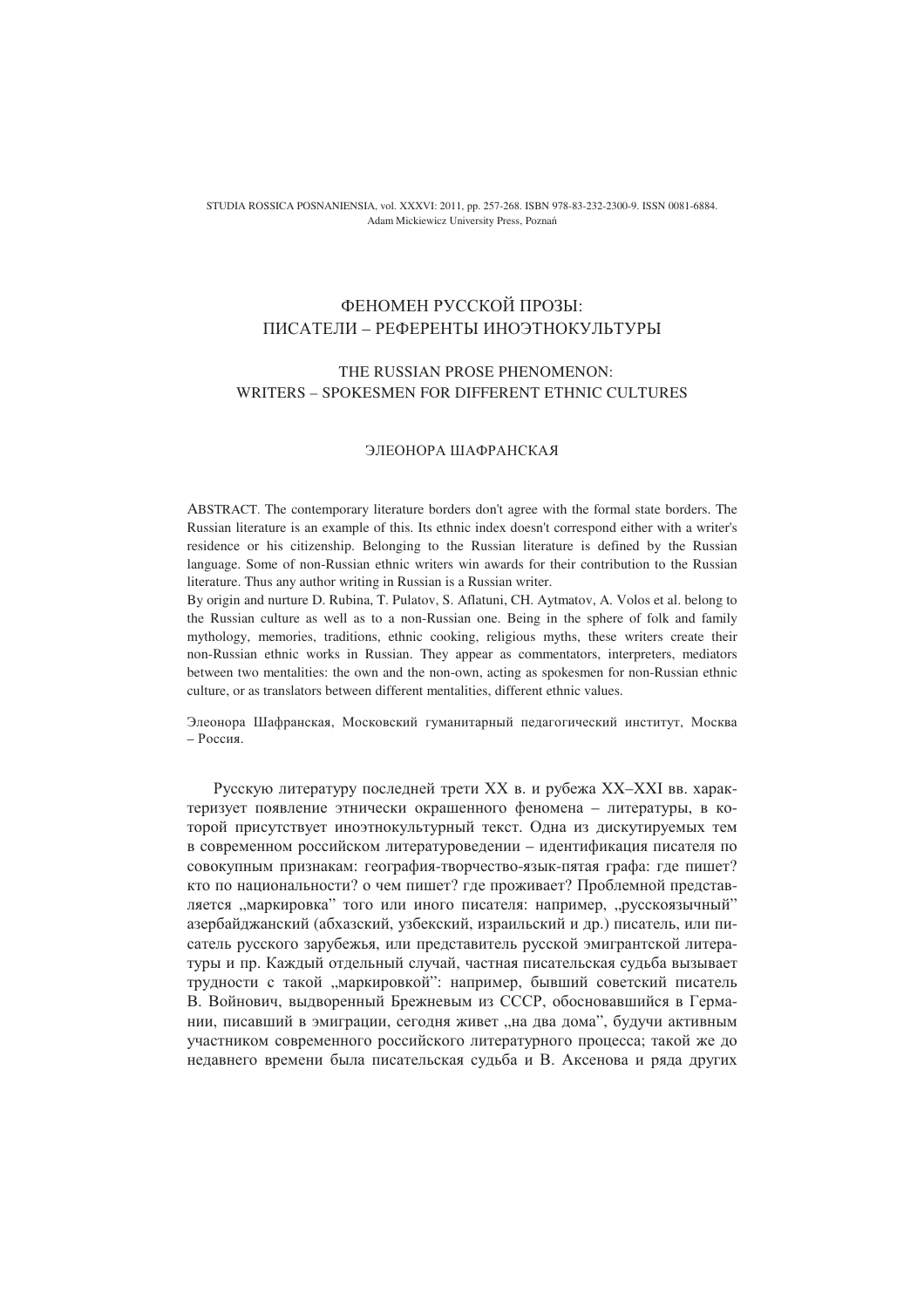писателей - кто они, по какому "ведомству" проходят? Писатель, проживавший до перестройки в Узбекистане, писавший по-русски, по происхождению узбек/таджик, ныне россиянин - в какую нишу зачислить его (Т. Пулатов)? Русский писатель, проживающий в Швейцарии, пишущий и по-русски и по-немецки (М. Шишкин)? Родившийся в одной из республик СССР и ставший русским писателем после развала империи, проживая там же (но теперь это другая страна) - куда отнести такого писателя (Сухбат Афлатуни)? И т.д. и т.д. Четвертая волна эмиграции, отличная от предыдущих, как правило, добровольным выбором, на наш взгляд, - трамплин к тому этапу в литературе, когда не география, не страна проживания становятся определяющими в государственном статусе писателя, а только язык:

Как лля английской, французской, испанской, немецкой литературы – нет границ ни государственных, ни топографических, так и современная русская литература - не менее имперская по генезису, характеру и масштабу распространенности - может выйти из искусственной формы, в которой она оказалась по внеположным политическим причинам [...] и попытаться двинуться – по планете всей<sup>1</sup>.

Русский язык не только по статусу причисляем теперь к одному из шести мировых языков, а по очевидному факту, во всяком случае, в пространстве литературном. Писатель, где бы он ни проживал, но пишущий по-русски, - русский писатель. И дело не в том, описывает ли он русскую действительность или заморскую, рассматривает описываемое явление изнутри или со стороны, названы его персонажи русскими именами или узбекскими/еврейскими и пр., - это уже индивидуальные особенности поэтики, стиля, художественного мира писателя. Каждый конкретный писатель видит жизнь по--своему, неважно, где прошло его детство: в кишлаке или деревне, в Москве или Ташкенте, знает он один, русский, или два-три языка, - это индивидуальные частности его судьбы, тем и интереснее разность литературного пространства.

И этот процесс не должен вызывать ни ностальгии, ни разочарования - меняется мир, сжимаясь до размеров "глобальной деревни". Напротив, русский язык, таким образом, увеличивает читательскую аудиторию, а литература, вышедшая из-под пера столь разных писателей, многообразна уже по факту своего рождения в разных топосах мира.

В качестве более пристального рассмотрения хочу представить ряд современных писателей, вписывающихся в эту парадигму: мой выбор, с одной стороны, произвольный, с другой, видимо, неслучайный: это Дина Рубина, Андрей Волос, Сухбат Афлатуни. Эти авторы отличны по человеческим "параметрам": "пятая графа", знание языков, место проживания. Непреднамеренно, а эвристически для автора статьи, все названные сформировались как писа-

<sup>&</sup>lt;sup>1</sup> С. Ч у п р и н и н, Русская литература сегодня: жизнь по понятиям, Москва 2007, c. 160.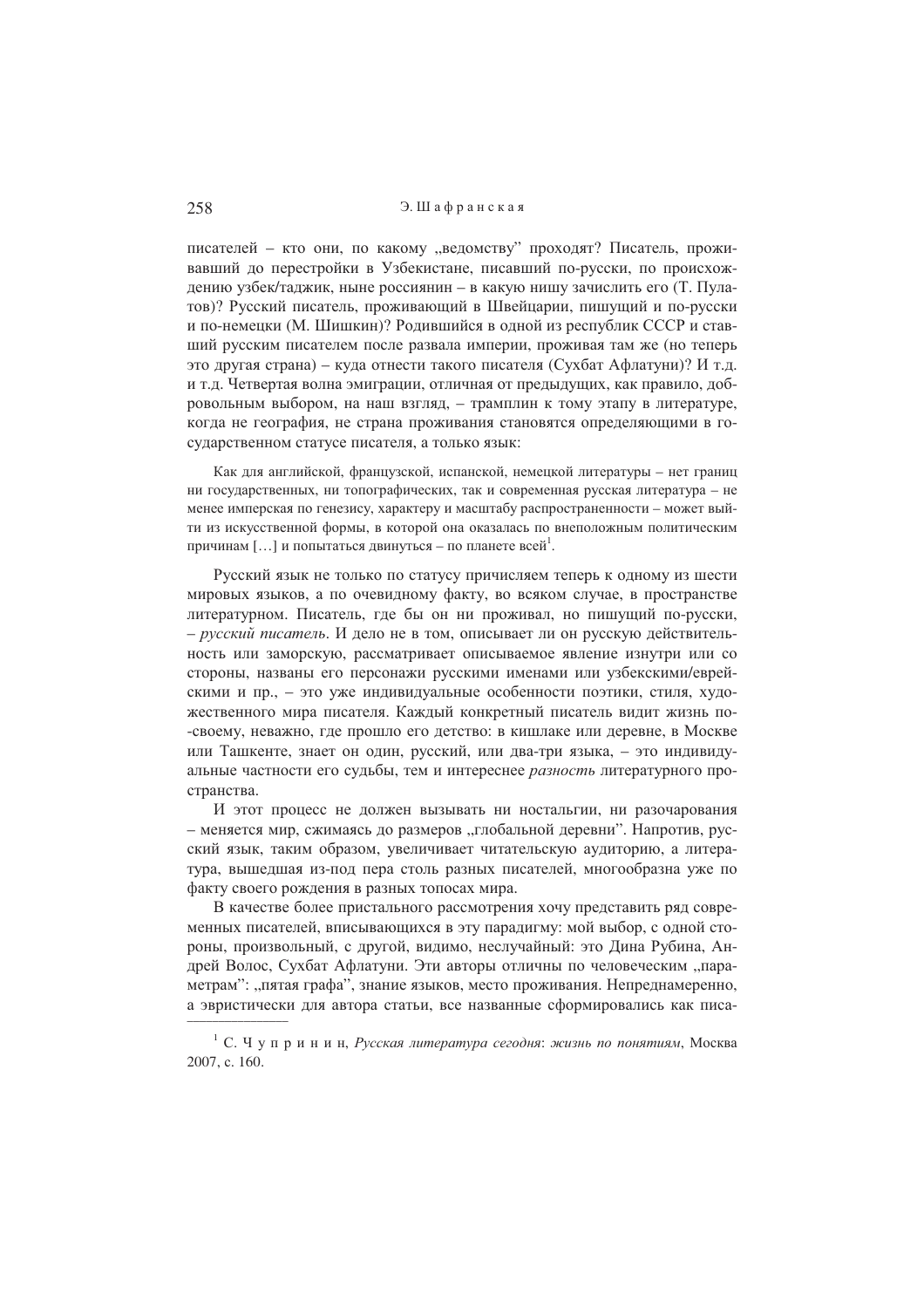тели в российском "окоёме" - "плавильном котле" советской империи. Непоследним фактором, повлиявшим на особенность творчества, возможно, стал именно этот пункт для названных писателей. "Варясь" в многоэтническом мире южных городов, эти писатели, несмотря на разность этносемейного пространства, где складывалась ментальная "парадигма", не могли не сформироваться такими, какими они стали - другими, в отличие от писателей, сформировавшихся в моносреде: поликультурная и полирелигиозная среда, ее многоязычие не могли не воздействовать на мировоззрение этих авторов. С другой стороны, выбор писателей, вышедших (в отдельных случаях, возможно, "вытолкнутых") из среднеазиатского региона, тоже неслучаен, т.к. именно для этого региона (а также для бывших кавказских республик) характерен "исход" русскоязычных (в прямом или фигуральном смысле); русскоязычное население из бывших славянских, прибалтийских республик не покидает в массовом порядке места своего коренного проживания, как это случилось со среднеазиатскими и кавказскими республиками.

... С летства варясь в нашем Вавилоне этносов, наций и народностей, мы знали, что человек может быть другим, более того: что он всегда другой, но надо, надо сосушествовать, раз некуда друг от друга деться, что важнее всего - сосушествовать, что жизнь на этом стоит! И вот это самое умение понимать другого, как выяснилось в экстремальных условиях самых разных эмиграций, и есть - одно из лучших качеств... человеческой натуры... То, что на Запале называют безликим словом "толерантность"... Да не толерантность это, а - вынужденное милосердие, просто-напросто смирение своего "я", – когда понимаешь, что ты не лучше другого, а он – не выше  $\text{TE}6a...^2$ .

- так формулирует особость, в том числе и писательской, личности, сложившейся в билингвальной, бикультурной среде, Лина Рубина.

...Все зависит от того, какой договор каждый из нас заключает – и с самим собою, и с обществом<sup>3</sup>.

- говорит С. Чупринин, имея в виду отнесение писателя, пишущего по-русски, к той или иной литературе по этнической характеристике. С одной стороны, русскоязычие этих писателей - "космогоническая" вынужденность (а на каком языке им писать, если именно он их личностная составляющая), с другой - этим писателям важно создать "месседж" о другом народе, культуре, мире и поведать об этом читателю, говорящему и читающему по-русски. Эту разновилность творчества мы назвали иноэтнокультурным текстом.

На русском языке написаны Ташкентский роман Сухбата Афлатуни, национальный израильский роман Вот идет Мессия! Дины Рубиной. Подобные "гибриды", на первый взгляд, порождение процесса глобализации. Но это не

<sup>&</sup>lt;sup>2</sup> Д.И. Р у б и н а, На солнечной стороне улицы: роман, Москва 2006, с. 366.

<sup>&</sup>lt;sup>3</sup> С. Чупринин, указ. соч., с. 249.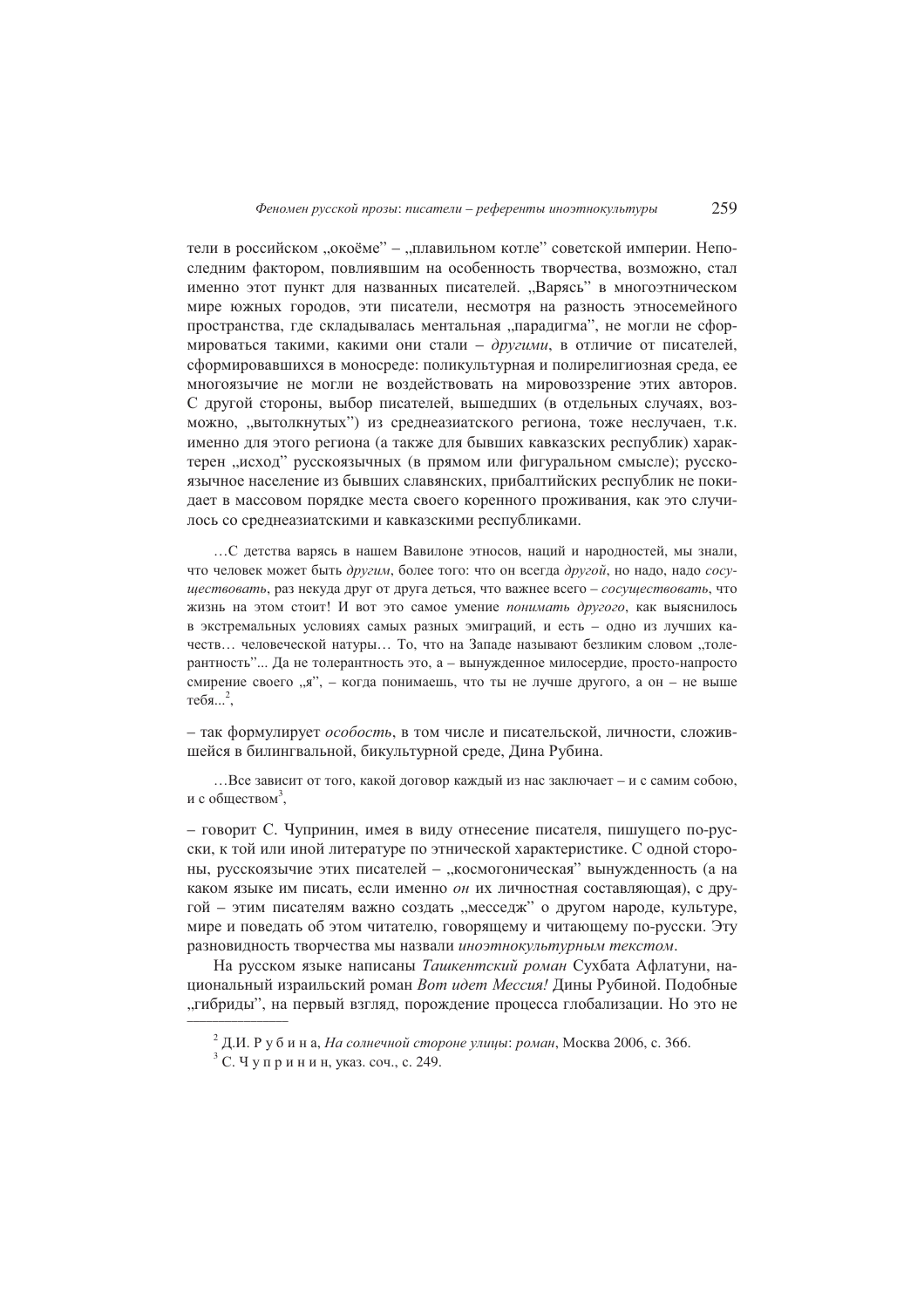Э. Шафранская

унификация, не стирание национальных различий в литературе, а напротив,  $\phi$ еномен, привлекающий к себе внимание, некая творческая игра<sup>4</sup>.

Национальная тема никогда не теряла своей актуальности ни в социуме, ни в искусстве и литературе. Советский период окрашивал эту тему официозным пафосом. Истинные "национальные" перипетии носили закулисный характер, публично страна проповедовала интернационализм, дружбу народов.

Эпоха рубежа веков, если не поменяла вектор на противоположный, то внесла ряд дополнительных оттенков: при внешней индифферентности официоза активизировалось обыденное сознание. Оно формирует негативное отношение ко всему, сопряженному с иной культурой. А если эта культура принимает конкретные очертания, связанные с истоками инакости, например иудаизма или ислама, то воспринимается враждебно. А это лишь другая культура, знакомство с которой непременно обогатит духовный мир любого человека.

То, что прежде было изнанкой морали (или феноменом "карнавального" советского сознания), на рубеже XX-XXI вв. "легализовалось": прежде тлеющие национальные пристрастия или нетерпимость вышли на поверхность. Например. В. Распутин в повести *Лочь Ивана, мать Ивана*<sup>5</sup> совершенно четко формулирует свое виление истоков современного зла, расставляя акценты по национальному признаку, - это инородцы, чужие (что было невозможно в литературе советского периода).

По тому же "алгоритму" в советский период не публиковалась переводная зарубежная литература, в которой правливо изображены расистские явления российской действительности, проще было их замалчивать: например, роман Б. Маламуда Мастер, проза И.Б. Зингера и др., а также произведения "своих" авторов, например, проза Ф. Горенштейна, в частности роман Псалом.

Рассуждения о том, что в эпоху отечественной гласности, когда нет запретов в области "национальных тем", и в век глобализации, когда коммуникативные процессы происходят поверх этно-государственных границ, литература превратилась в наднациональное явление, прежлевременны. По-прежнему "национальность" литературы - "козырная карта" в руках/устах идеологов самых противоположных убеждений: так, радетель за тождество литературы и географии негодует по поводу русской эмигрантской литературы, "этой литературы сегодняшней разговорчивой эмиграции", "которую мы равноправно, а то и не без подобострастия вводим в обиход здешнего литературного процесса" (В. Курбатов)<sup>6</sup>.

<sup>&</sup>lt;sup>4</sup> М.В. Т л о с т а н о в а, Постсоветская литература и эстетика транскультурации. Жить никогда, писать ниоткуда, Москва 2004, с. 31.

<sup>&</sup>lt;sup>5</sup> В. Распутин, Дочь Ивана, мать Ивана: повесть, "Наш современник" 2003,  $N_2$  11, c. 3-100.

 $6$  Л. Аннинский, Г. Гачев, В. Голышев, Ю. Кублановский, В. Курбатов, А. Эбаноидзе, М. Эпштейн, Национальная специфика литературы - анахронизм или неотъемлемое качество, "Знамя" 2000, № 9, с. 209.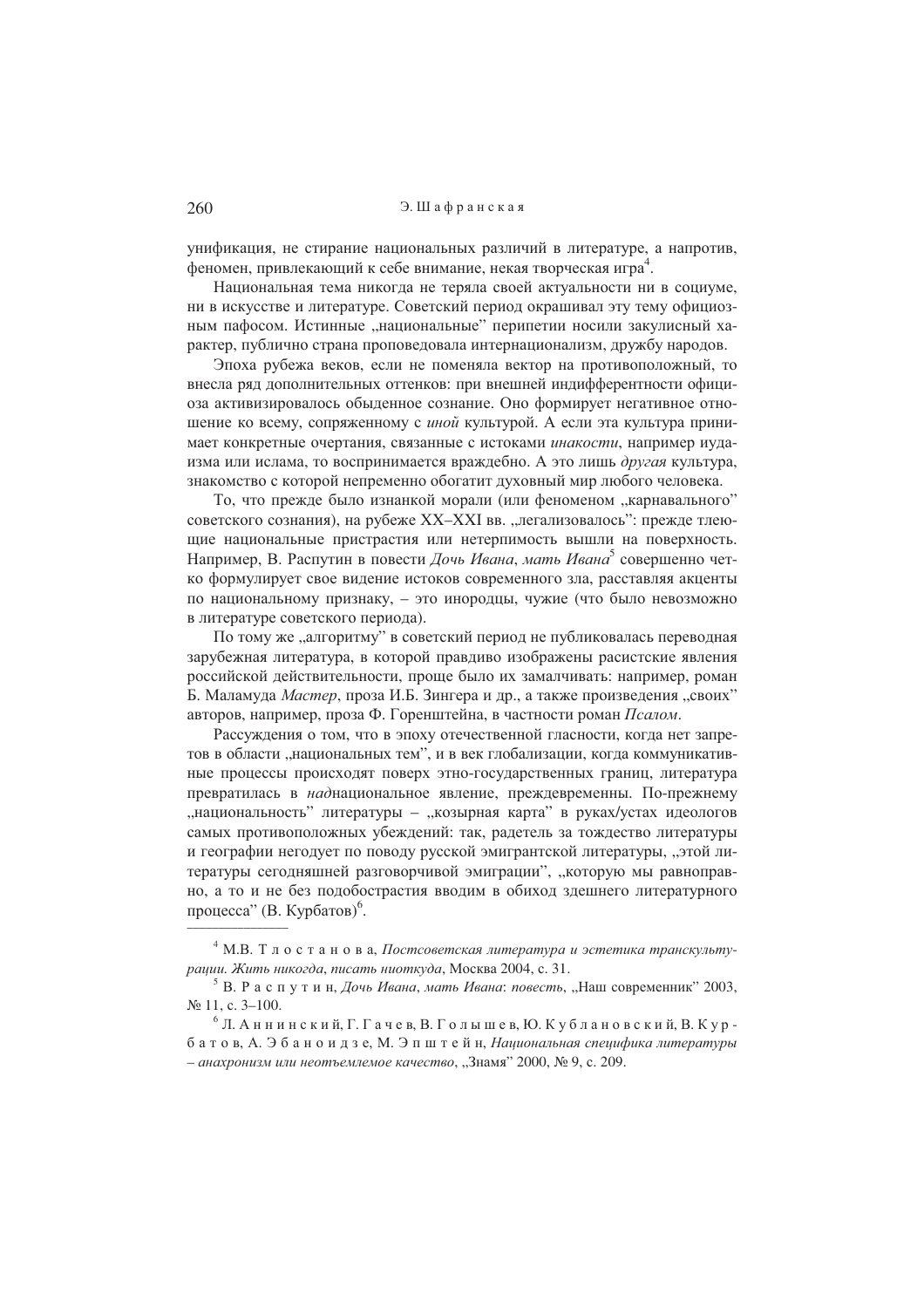Тема разговора о "национальном своеобразии" литератур ныне "животрепещет" не меньше, чем в эпоху "дружбы народов". Как бы к этой эпохе ни относиться, безусловно одно, что она породила феномен "русскоязычной" литературы, и это факт, который нет необходимости маркировать как достоинство или унификацию (со знаком "минус"). Можно предположить, что такого феномена больше не будет. Изучать поэтику, аксиологию такой уникальной литературы представляется необходимым, т.к. она - выразительное явление литературного процесса последней трети XX и рубежа вв., без творчества этих писателей картина современного мирового и российского литературного процесса будет неполной. "Все великие культуры созданы если не на почве империй, то в рамках империй"<sup>7</sup>. Входит ли в означенный "великий" пласт иноэтнокультурный текст русской литературы - покажет время, но сам феномен подобной литературы - продукт империи, безусловно.

На рубеже веков уже не говорят о "русскоязычном" творчестве, хотя многие писатели продолжают писать на русском языке, прямо или опосредованно воссоздавая действительность на "метаязыке" своих национальных образов мира. Это "другая" русская литература.

Писатели Д. Рубина, А. Волос, Сухбат Афлатуни, Ч. Айтматов принадлежат по происхождению, домашнему воспитанию не только к русской культуре, но и к иной, нерусской. Находясь в поле фольклорных и мифологических семейных преданий, воспоминаний, обычаев, кухни, аксиологии, религиозных мифологем, персоналии этого феномена - русской иноэтнической литературы - по-русски создают "иноэтнотекст", выступая комментаторами, толкователями, посредниками между двумя ментальностями: "своей" и "иной", выступая референтами нерусской этнической культуры.

По-разному складывается творческая судьба таких писателей: одни, будучи билингвами, выбирают русский языком творчества; другие, принадлежа к пространству русского языка с рождения ("монолингвы"), "сливаются" впоследствии с этническими (нерусскими) корнями, воссоздавая аксиологическую и когнитивную картину мира своего народа; третьи, будучи русскими по происхождению, сформировались как писатели в иноязычной среде (в пространстве инонациональных окраин бывшего советского пространства) и способны быть переводчиками между разными ментальностями, разными этническими ценностями, т.к. прожили бо́льшую часть жизни в иной языковой среде.

Можно воспользоваться символической метафорой, автором которой является Л. Улицкая, для "маркировки" подобных писателей иноэтнокультуры - переводчики. Герой романа Л. Улицкой Даниэль Штайн, переводчик, будучи в военное время переводчиком, достиг в своей послевоенной деятельности - католического проповедника - сакральных высот: он стал Переводчиком. Так Улицкая метафоризировала миссию своего героя – посредника. Выполняя

 $7$ Там же, с. 203.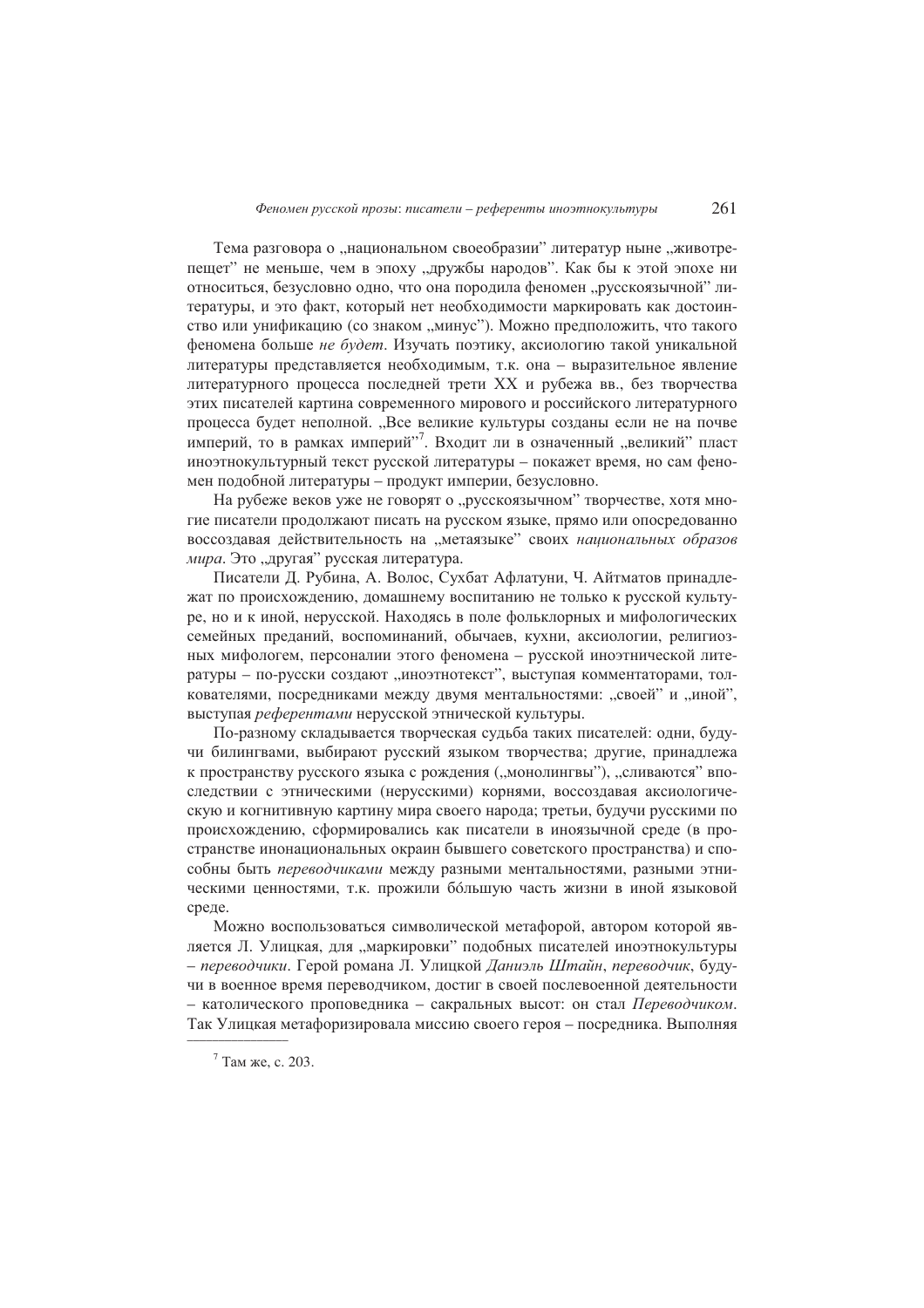профессиональной долг переводчика в земле Израиля - миниатюре столпотворения народов и религий. Штайн попытался через иудео-христианскую церковь построить мост "для будущего диалога в трех направлениях - иудаизма, ислама и христианства". Попытка провалилась: построенный мост не справился с мощным потоком традиции. Но, возможно, для того и написан роман, чтобы диалог когда-нибудь состоялся.

По мнению культуролога/филолога М. Эпштейна, мультикультурность человека на исходе XX в. - характерологическая черта культурного пространства вообще<sup>9</sup>, тем не менее именно "русскоязычное" литературное творчество более других проявлений соответствует этому новому концептуальному полю, названному Эпштейном транскультурой.

В процессе транскультуры происходит "рассеивание" символических значений одной культуры в поле других культур, диффузия культурных идентичностей. Транскультура предполагает состояние виртуальной принадлежности одного индивида многим культурам, из которых любой индивид может своболно выбирать и смешивать краски, преврашая их в автопортрет<sup>10</sup>.

В литературном дискурсе рубежа XX-XXI вв. осуществился проект "Малый шелковый путь", поначалу объединивший ташкентских писателей, затем присоединившихся к ним эмигрировавших из города авторов. Участники проекта совпали в единодушном желании сохранить в литературном творчестве образ былого города – сначала это был Ташкент, а потом он метаморфизировался в ташкент, который есть у каждого писателя бывшего советского "окоёма" (по терминологии "путейцев"). Литературные тексты, созданные "путейцами", - своеобразная акция, цель которой - "заархивировать" уходящий на глазах культурный пласт города (у каждого писателя - свой город), билингвальный, бикультурный, образование советской геополитики, исчезающий на глазах современного поколения.

Мы воспользовались заглавием повести Сухбата Афлатуни Ташкентский роман для символического обозначения отношений автора/повествователя/рассказчика с бывшим городом советского "окоёма" как конгломератом культурного, исторического, эмоционального, экзистенциального прошлого, почившего вместе с советской империей.

Один из координаторов проекта "Малый шелковый путь" Е. Абдуллаев (он же писатель Сухбат Афлатуни) мотивирует концепт, вокруг которого объединена соответствующая литература: Узбекистан стал не географической границей, но отправной точкой альманаха; название Путь, хотя бы и Малый, указывает на *внеграничность* проекта, на соелинение культур Востока и Запала<sup>11</sup>.

 $8$  Л.Е. У лицкая, Даниэль Штайн, переводчик: роман, Москва 2006, с. 159.

<sup>&</sup>lt;sup>9</sup> М.Н. Э п ш т е й н, Философия возможного, Санкт-Петербург 2001, с. 242.

<sup>&</sup>lt;sup>10</sup> Там же, с. 242-243.

<sup>&</sup>lt;sup>11</sup> Е. А б д у л л а е в, Современная русская литература Средней Азии: случай многослойного отражения, "Вопросы литературы" 2006, № 3, с. 322-323.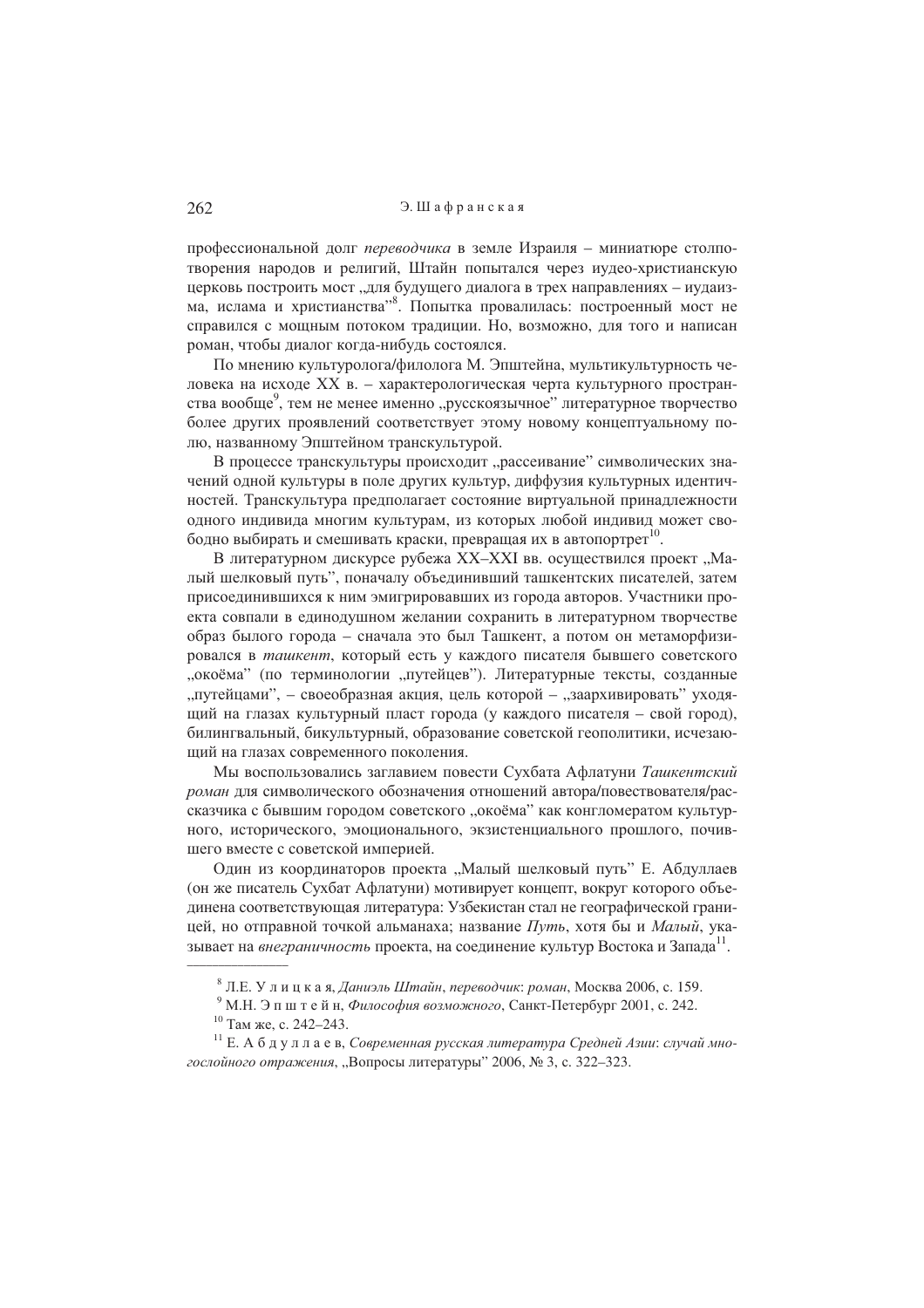Характерной чертой иноэтнокультурного текста является изображение "уходящей натуры" – бывшего пространства советского города. Рубина, Сухбат Афлатуни, Волос, как коллекционеры или хроникеры, создают собрание раритетных ментефактов города.

Формально не являясь участником "Малого шелкового пути", Андрей Волос, создав образ города "Хуррамабад", вполне вписывается в литературное сообщество "путейцев". Парадигма его "ташкентского романа" с таджикским городом (Душанбе) соответствует концепции писателей - референтов иноэтнокультурного текста русской прозы. Их творчество не представляется типологическим в аспекте этнической приналлежности, схожести биографий, места проживания, родного языка, отнесенности к определенной "нише" в русской литературе. Однако объединительным является их статус: они - создатели русской литературы. Это заявление не бесспорно в современном литературоведческом и критическом дискурсе. Дебаты по поводу того, какая эта литература, ведутся вокруг писателей бывшего "окоёма" и нынешней "лальней" эмиграции и не имеют интенции разрещения. Указами, циркулярами - как их называть, к какой "нише" причислять - проблема снята не будет. Мы пошли другим путем - надполитическим, надгеографическим, надэтническим. Литература, созданная этими писателями, предназначена читателю как русский текст, несмотря на то, что повествует она о проблемах иноэтнических (нерусских), не становясь при этом маргинальной.

Так кто же они: маргиналы или полнокровные представители русской литературы? – вопрос, волнующий теоретиков, но не решаемый ими, об этом повествует в своем эссе-воспоминании о "русских нерусских" писателях Ч. Гусейнов:

на наших глазах рожлается особого рола большая русская литература, созилаемая в новейшее время во всех регионах мира представителями разных народов, воспитанных на традициях русской литературы, так сказать, русскими нерусскими писателями, вынесенными волнами эмиграции во все части света [...]. Оттого, что это не литература "чистого" русского этноса, она не перестает быть всемирной, требует нового подхода и осмысления с точки зрения отражения через русское слово иноэтнического, да и собственно русского, бытия<sup>12</sup>.

Точка зрения Ч. Гусейнова наиболее алекватно выражает значимость поставленной проблемы, которая, будучи исследованной, послужит трамплином культуртрегерства.

Но есть непонятная глухота русского читателя к нерусским писателям, пока они не получат мировое признание, а ведь велика их роль в развитии русской культуры и языка,

<sup>–</sup> заключает Ч. Гусейнов<sup>13</sup>.

<sup>&</sup>lt;sup>12</sup> Ч. Гусейнов, *Русскость нерусских*, "Вопросы литературы" 2006, № 2, c. 249-250.

<sup>&</sup>lt;sup>13</sup> Там же, с. 260.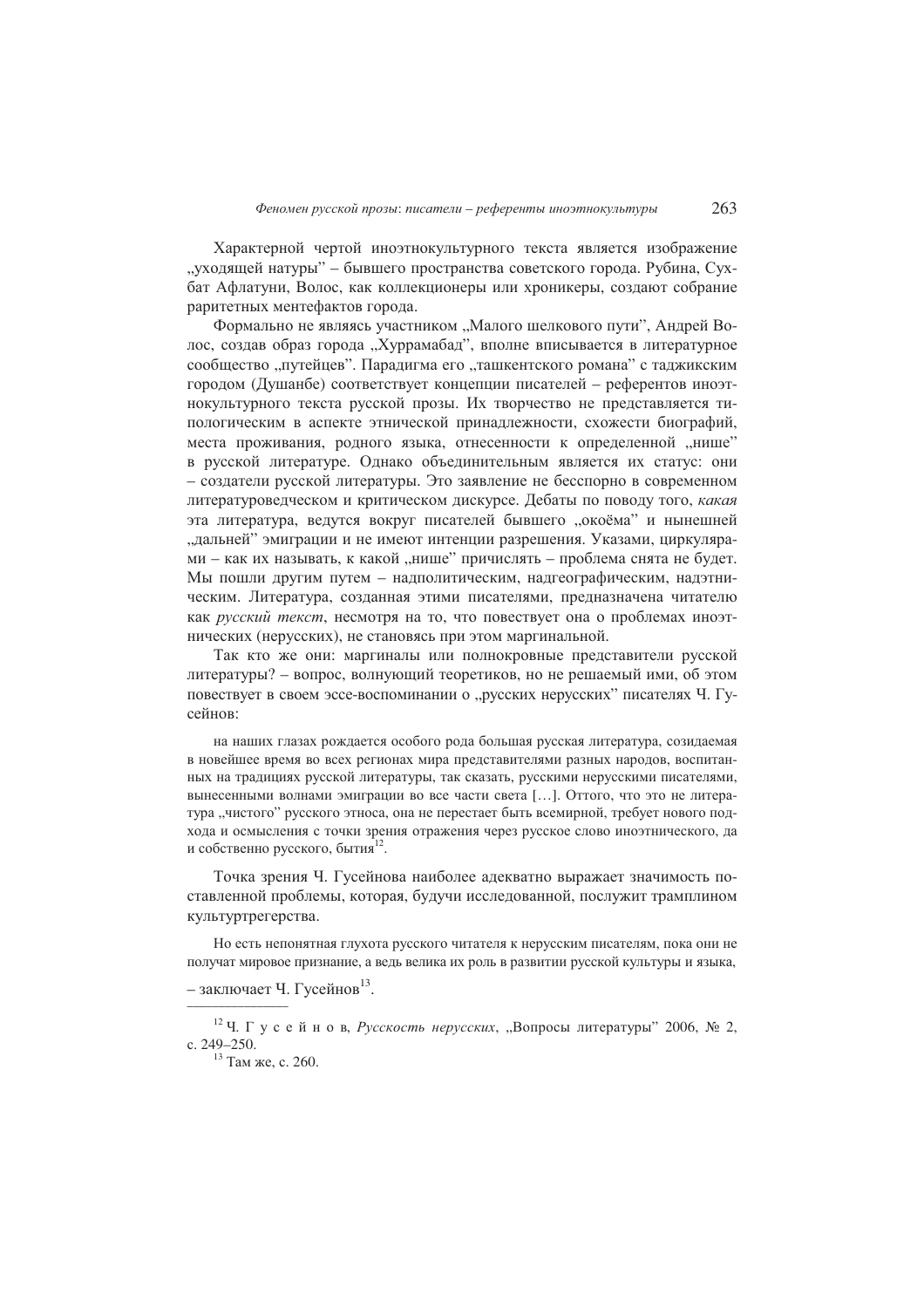## Э. Шафранская

Иноэтнокультурный текст современной русской прозы (Д. Рубиной, А. Волоса, Сухбата Афлатуни и др.) выражен национальными образами мира - еврейского, среднеазиатского - узбекского/таджикского, корни которых не только в национальном фольклорно-мифологическом поле, они представлены также как симбиоз советской мифологии (официальные идеологемы, дискурс повседневности) и национальных картин мира. При исследовании иноэтнокультурного текста неизбежен выход на религиозные парадигмы (в данном случае - на иудаизм и ислам), на их фольклорно-мифологические составляющие; на литературную антропонимику, сопряженную с мифологическим мышпением

Интенция данного исследования сопряжена со смыслами и акцентами, направленными против стереотипа (распространенного в школьном преподавании, в медийном пространстве, в повседневном дискурсе), который состоит в том, что русская литература - это та, что создана русскими писателями. В пространстве русской литературы есть место творчеству писателей, воссоздающих иноэтнокультурный текст и не являющихся по происхождению русскими.

Алгоритм исследования "инакости" иноэтнокультурного текста (по отношению к русскому тексту) состоит в том, что сам исследователь стоит на позиции другой культуры, других традиций<sup>14</sup>, имманентно присутствующих в органике анализа.

Изучая (и таким образом пропагандируя) другую русскую культуру/литературу (в нашем случае - иноэтнокультурный текст русской литературы), необходимо, на наш взгляд, акцентировать не "несомненное превосходство" русского над нерусским, а разность, инакость - вне шкалы лучший/худший, а в шкале выразительности, образности, связанной с разной ментальностью, ценной в контексте мировой культуры и потому обязательной для знакомства с ней человека, ориентированного на гуманизированную интенцию.

Не слившись в плавильном котле современного глобализма, а также в не так давно декларированных процессах ("отмирание наций и народностей и рождение единого советского народа"), писатели – референты инокультуры - пишут по-русски, но при этом "не расстаются" с той культурой, которая ментально им ближе и которая, собственно, сформировала их экзистенциально-мировоззренческие позиции.

 $14$ , В зависимости от того, на какой позиции находится сам описывающий, то есть, в конечном итоге, от того, к какой культуре он сам принадлежит, определяется и метаязык типологического описания: в основу кладутся оппозиции психологического, религиозного, национального, исторического или социального типа. [...] Язык описания не отделен от языка культуры того общества, к которому принадлежит сам исследователь. Поэтому составляемая им типология характеризует не только описываемый им материал, но и культуру, к которой он принадлежит" (Ю.М. Л о т м а н, Статьи по семиотике культуры, сост. Р.Г. Григорьева, Санкт-Петербург 2002, с. 111).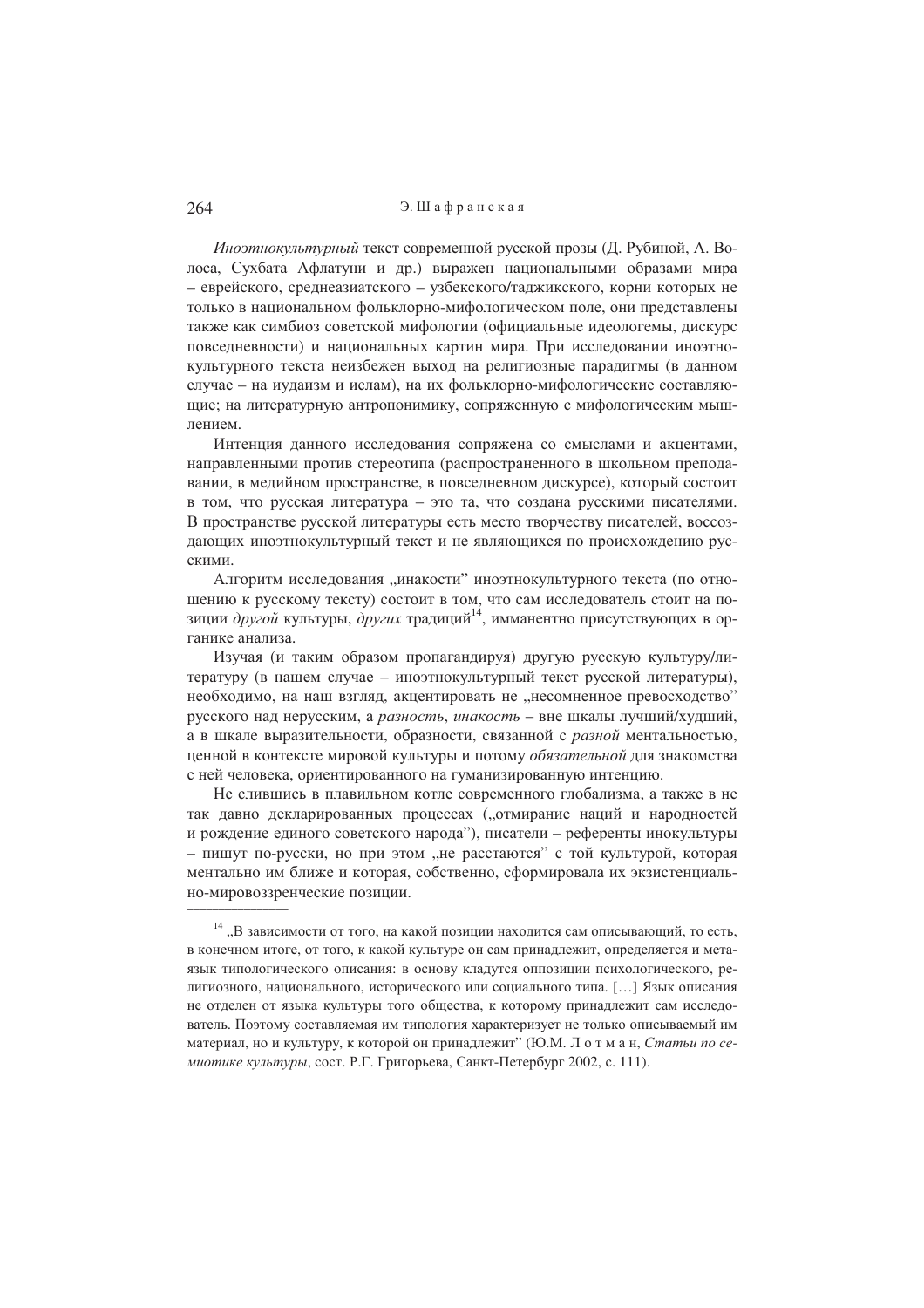Например, анализ творчества Дины Рубиной дает возможность увидеть в русской прозе писателя картину мира еврейского народа, с которым соотносит себя писатель. Истоки мифологической составляющей творчества Рубиной восходят к иудейской культуре. Еврейская картина мира обнаруживает себя как в латентной форме (доизраильский период творчества писателя), так и акцентированно в период израильского творчества.

Пример: как и во всей мировой литературе, имеющей отношение к иудейской культуре, в русском романе Рубиной многогранно звучит мотив Мессии - комический, трагический, мистический, мифологический и индивидуально--авторский, нравственно-моралистический. Послелний смысл заложен в заглавии романа Вот идет Мессия!: Мессия не придет (такова семантика мифологемы ожидания), а идет: он уже среди нас, проблема в том, как распознать его. Среди многочисленных "мессий" в рубинской прозе есть персонажи, типологически родственные юродивым в христианской культуре, дервишам - в мусульманской; их архетипичность восходит также к роду "странных" люлей, именуемых в иудаистской мифологии повселневности то шлемилями. то мешугами/мешугинерами. Рубинские "юродивые" окрашены как сакральным звучанием, не лишенным религиозно-моралистического пафоса, так и комическим: в романе нескончаемым потоком являются самозванцы-Мессии, искренне верящие в свое предназначение. Повторяемость, ритмичность и схожесть друг с другом этих сцен рождают комический эффект. В многозвучном мессианском спектре есть доля авторской иронической игры, в глубине которой спрятана (чтобы не выглядеть пафосной) морально-этическая позиция писателя: не стоит ждать Судного дня, отстаивая многочасовой молебен, гадая, какой приговор будет вынесен тебе, куда важнее сделать гуманистическую позицию внутренним законом. Праведность, благотворительность, согласно иудаистской морали, - закон повседневной жизни. В авторской концепции романа Вот идет Мессия! это требование присутствует в подтексте как гуманистическое слагаемое мессианского процесса, как залог ожидаемой утопии, без которой немыслимо существование еврейского народа. И если мифологическая составляющая этой утопии оборачивается в сюжете романа антиутопией, то ничего экстраординарного не происходит: трагедия финала также вписывается в мифологическую парадигму - искупительную жертву, сопряженную с приходом первого Мессии.

Линейно выстроенное в творчестве Рубиной обретение Дома мифологично замыкается в круг в романе Вот идет Мессия!, когда по законам экзистенциального хронотопа героиня вместе со своим народом должна оказаться в том пространстве, откуда вышли ее предки. Один из вариантов перехода в Дом семантизирован аркой, дверью, амфорой, виноградником и названием ресторана "Годовалая сука". С одной стороны - это враждебная "площадка" для героини: она убита; с другой, отсылающей в метасюжет, - это место для искупительной жертвы во имя обретения Дома. Поиск героиней Дома сродни его "строительству", а это - осознание своего еврейства, ощущение себя час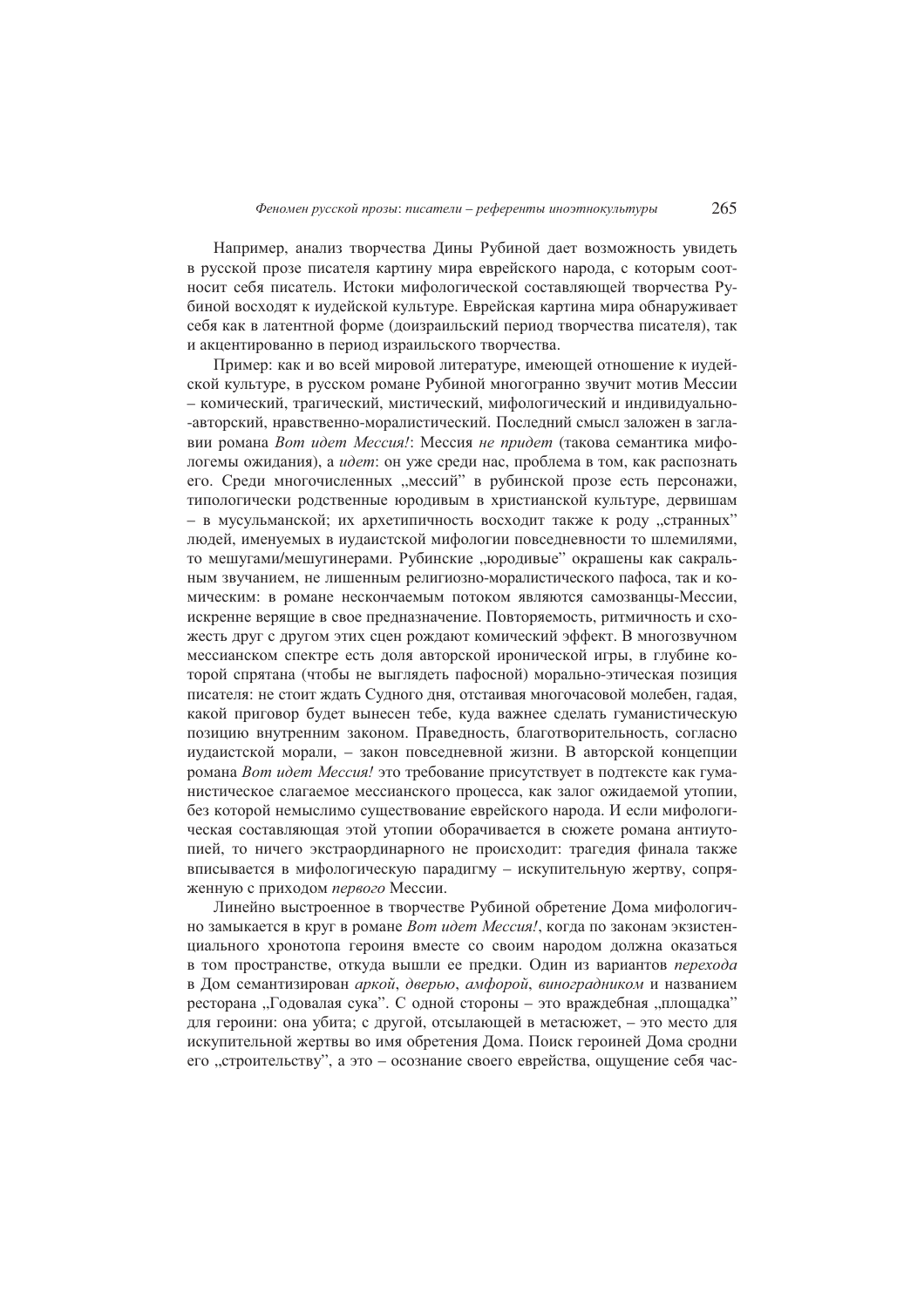тью народа. Мифологема Дом - еврейство значима в сознании именно тех представителей еврейской истории и культуры, которые озабочены судьбой еврейства в контексте других народов (например, В. Жаботинский писал, что его ремесло - ремесло каменщика в строительстве нового храма, имея в виду реальные основы еврейского Дома).

Рубинские локусы: Ташкент, Россия, Израиль - столь отличные друг от друга культурные тексты, воспроизведенные писателем, изначально, в акте своего рождения, "замешаны" на разных "дрожжах": ислам, православие, иудаизм. Ко всему добавлена советская ментальность - потому что почти все персонажи трех локусов прозы Рубиной - это бывшие советские люди. Какой культуре, цивилизации отлает предпочтение автор? Никакой. Ее позиция над географией, этносом, религией: жить по заповедям Божьим (а он, Бог, един у автора), оставаться Человеком "при любой погоде, и в любых храмах любой веры".

Литературоведческий и культурологический анализ творчества Рубиной, а именно: пространства прозы писателя, состоящего из концепта Дом и ряда географических топосов (имеющих взаимоотношения с еврейством), фольклорно-мифологических мотивов (Мессии и мессианства, "антисемитского" текста и образа еврея как проекции мифологии и фольклора повседневности, феномена советской мифологии), специфики героя (истоки которого обнаружены как в мировом фольклоре – архаическом и современном, так и конкретно в еврейском дискурсе) - в аспекте мифопоэтики показывает, где и как склалывается иноэтнокультурный текст (с иной, в сравнении с русской, аксиологией, ментальностью, парадигматикой, мотивикой).

Произведения начала XXI в. Сухбата Афлатуни, Ч. Айтматова, А. Волоса роднит с прозой Д. Рубиной тема уходящего Города. Отношения города с автором/повествователем/рассказчиком мы назвали "ташкентским романом", воспользовавшись, как метафорой, заглавием повести Сухбата Афлатуни, "вбросившим" в литературный дискурс это словосочетание, ставшее прецедентным, во всяком случае, в сюжетном пространстве участников литературного проекта "Малый шелковый путь".

В центре сюжета повести Сухбата Афлатуни Глиняные буквы, плывушие яблоки изображена жизнь некоего топоса без названия, однако с древней историей - от Александра Македонского; обозначено время действия - рубеж XX-XXI вв.: выход из "русской империи", "когда Москва нашей столицей быть расхотела". В нем живут люди, носящие мусульманские имена. (Так продекларирован иноэтнокультурный текст). О том, что этот топос среднеазиатский, говорят традиционные знаки ландшафта и ментефакты: сакральное отношение к дереву, воде; гастрономические "артефакты": чай, лепешка, плов, курт; детали быта - чапан, "метафизики" - исирык, "медиатор" между тем и другим - насвай. Повествование ведется от лица селянина, говорящего по-русски (и не только потому, что повесть написана по-русски). Автор, находясь в пространстве как минимум двуязычия, создает сказовый стиль повест-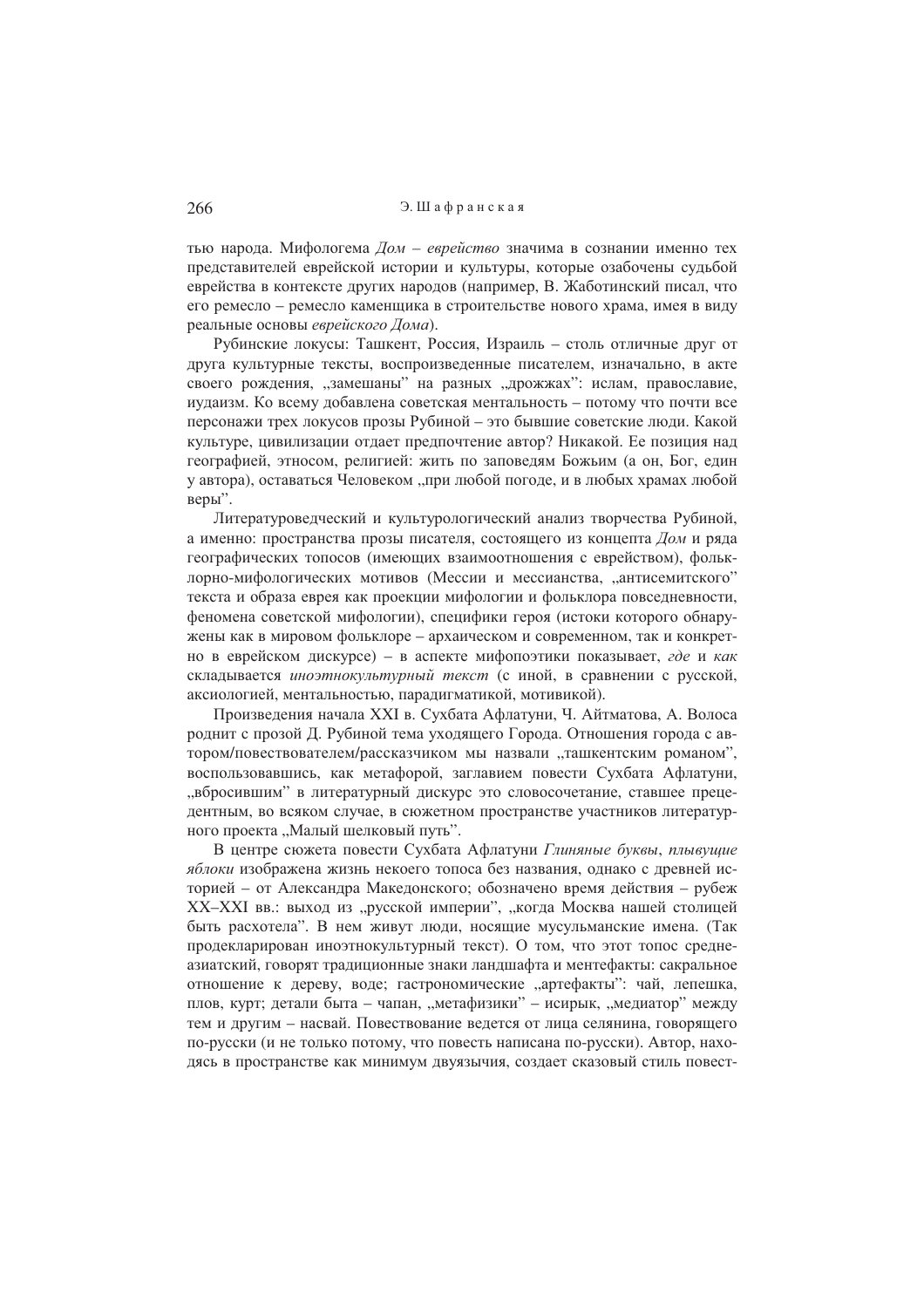вования от лица рассказчика, сложившегося как homo dictus в двуязычном советском "полукровстве". Рассказчик не говорит "скатертью дорога", но, удивленный нелепостью этого "пожелания", пользуется перифразом: "Пусть на твоей дороге скатерть валяется". Одна из частотных деталей в описании жизни села - водка - пришла в этот заносимый песком топос вместе с сопроводительным дискурсом: "Агроном был уже под *огромной* мухой" (курсив наш - Э. Ш.). Русский так не скажет, но так говорит рассказчик Сухбата Афлатуни, житель среднеазиатской нерусской деревни. Русский язык персонажей писателя отражает и реальные языковые формы, например, не только узбеки, говорящие по-русски, но и ташкентские русские называют в нейтральной речи млалшего брата "братишкой" (не "брат", или "млалший брат", как сказал бы русский россиянин). Интерференция как черта "узбекского русского" воспроизведена в речи персонажей Сухбата Афлатуни: "Неть, я ни Байрон, я дыргой...".

Традиционный для русской мифологии повседневности образ Пушкина уступил место "собрату" по "школьному ряду" - Лермонтову. И эта "уступка" мотивирована в сюжете: кумиром, "тотемом", "лениным" стал Лермонтов с подачи местного авторитета – Старого Учителя русской литературы. Создавая оригинальный для мифологии XX в. комический "лермонтовский" дискурс, автор, тем не менее, воссоздает типологическую парадигму (черта поэтики прозы Сухбата Афлатуни - создание авторской, индивидуальной мифологии, но в традиционной парадигматике). У сельской власти, как и полагается, есть свой кумир - "Владимир Ильич Маяковский" - неслучайная аберрация, корни которой тоже в мифологии XX в. Новая мифология повседневности "глобальной деревни" пронизывает жизнь вымышленного села: популярные на рубеже веков "голубые" мотивы, ксенофобии, конкретно - антиамериканские. Несмотря на смену контуров "географии", шрифтов, вектора "дружбы", рисунков на банкнотах, мифологические парадигмы остаются традиционными. Локус неопределенного статуса не раз появлялся в литературной географии, один из хрестоматийных - щедринский Глупов: город? деревня? Государство? - модель человеческого общежития. Структура его вечна: толпа - тиран.

Учитель песка - первоначальное заглавие этой повести Сухбата Афлатуни. В аллюзивно-культурологическом контексте всплывает перифраз из кинодискурса - "Человек дождя", или другой: "Он пришел к нам вместе с дождем" (наследник дервиша, которого убила толпа). Архетип героя - дервиша/учителя - мифологический культурный герой, существует в циклическом времени мифа: он уходит, чтобы вновь возвратиться. Инакость учителя соответствует органике дервиша: Учитель наделен даром предвидеть и постигать прошлое. Инакость его в духовной чистоте. Толпа не прощает инакости: неординарных в своем поведении усаживает задом наперед на осла, совершая казнь.

Создавая картину города/села - модели человеческого общежития - в мифолого-типологической парадигме культуры, Сухбат Афлатуни наполняет ее